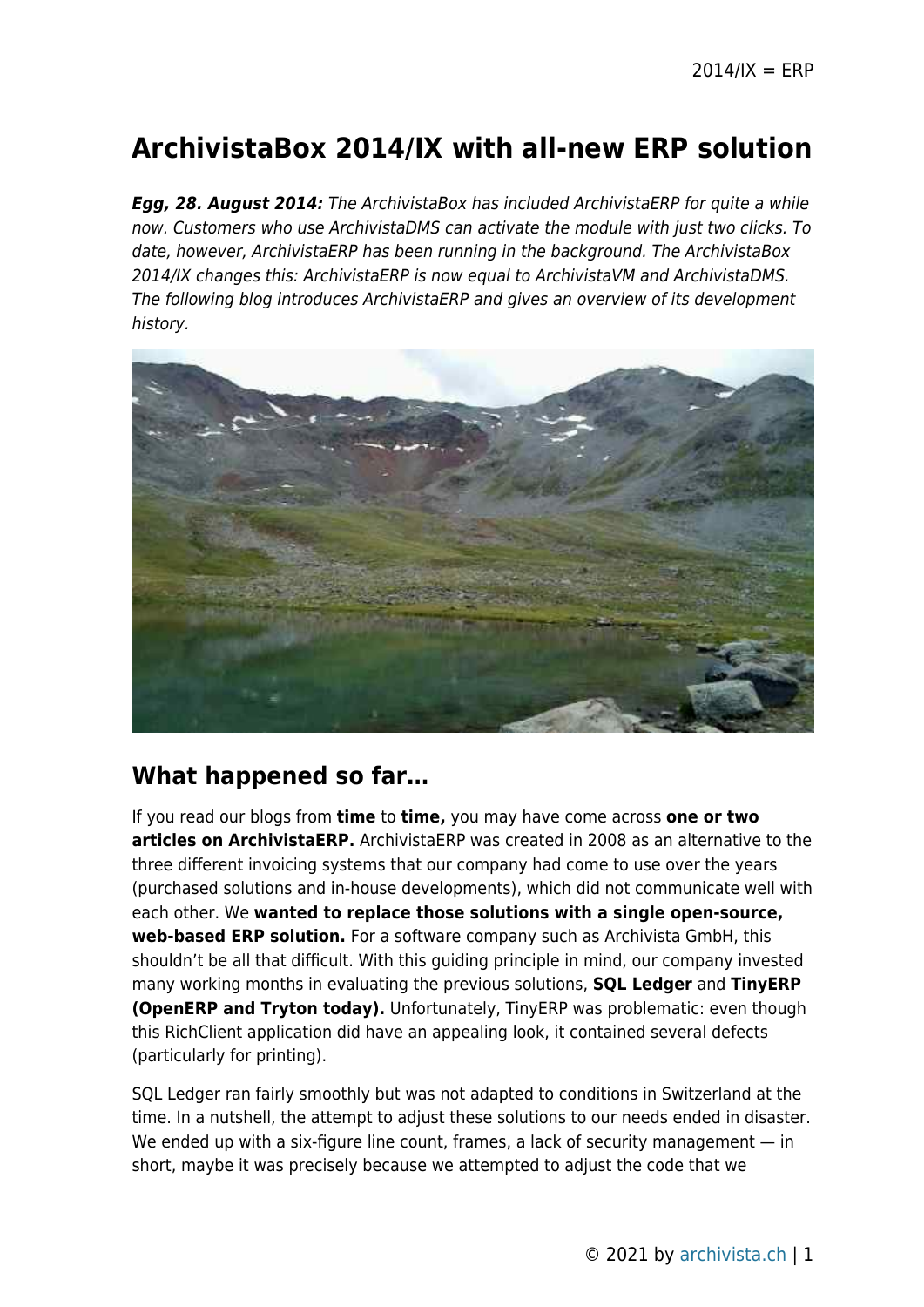abandoned the project in the end. Through this (somewhat painful) learning experience, we realised that open-source solutions, too, only have value when they are developed accurately.

Representing many voices, there is an article on **[lwn.net/Articles/227151/](http://lwn.net/Articles/227151/)** containing the following quote: **"…SQL-Ledger's code is absolutely horrible".** Another quote: **"…not only the code – the UI is imho unusable."** The SQL Ledger experience further taught us to handle our own code in a more discerning manner. Many things may have gone into production with a slight delay since then, but there was never a risk of a deterioration of quality on this code base. We cannot make a conclusive statement regarding the situation with non-open-source ERP systems. But I am no longer willing to evaluate any solutions whose source codes are being kept a secret by the manufacturer.

About one year after terminating our attempt, we started a new approach with **OpenBravo** and **FrontAccounting.** We would have approved of OpenBravo, but in the end it seemed far too powerful for an SME. **FrontAccounting, on the other hand, proved more lightweight and we were able to implement the resulting ArchivistaERP at our company in 2009.** The code was significantly more useful than that of the SQL Ledger (even though we first had to learn PHP). Only the fragmentation of the code (approx. 360 files) proved a difficult obstacle – such a difficult obstacle, in fact, that any further development was repeatedly postponed. This summer, we were finally able to update ArchivistaERP, and the result can be found in the ArchivistaBox 2014/IX.

## **Completely new code base**

Firstly, the source code was completely overhauled. The **approx. 360 files were migrated to one file and approx. 60,000 lines of code turned into 28,000. All forms and reports were categorised into classes** and can now be reused as needed for customer projects. This means that a base library and approx. 100 forms and 30 reports are currently available. These classes can be expanded for projects as needed. All (class-based) forms and reports can be called up via 'index.php' (e.g. index.php?form=order). Another new feature is access via HTTP requests or directly via PHP (in batch mode). Here is an example:

```
 $_POST['batch']=1;
$_POST['login_user']="admin";
$_POST['login_db']="archivistaerp3";
$_POST['password']="archivista";
include("session.inc");
include("form_order.inc");
$customer=345;
for($c=1;$c<=10000;$c++) { // replace $c<=10000 with $c<=1
for one order
```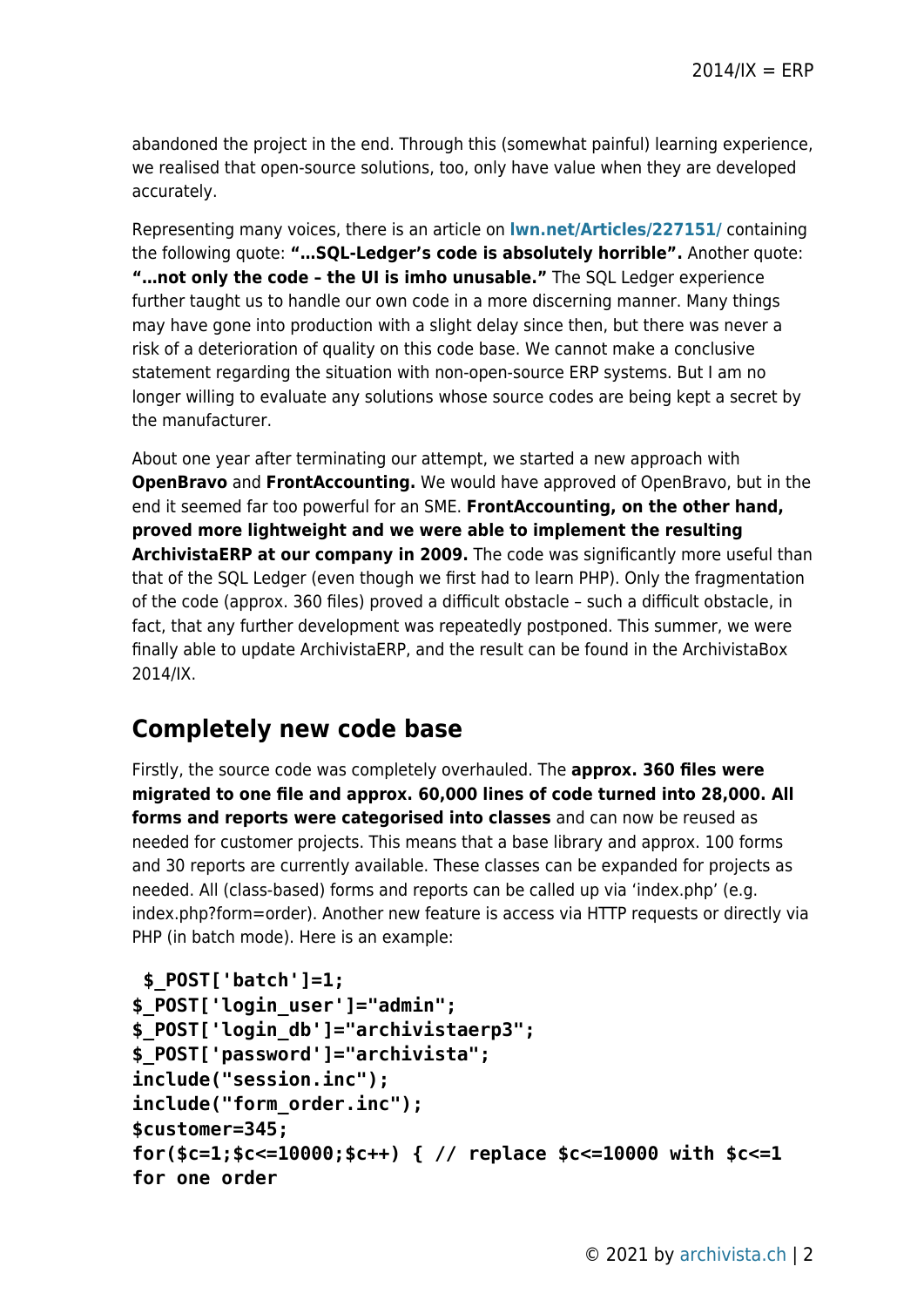```
 $form=new form_order("NewOrder=1");
  $form->form_order("customer_id=$customer");
  if (getCartVal('customer_id')==$customer) {
$form->form_order("stock_id=dolder&price=310&qty=2&AddItem=1
");
$form->form_order("stock_id=eiger&price=4020&qty=2&AddItem=1
");
     $form->form_order("ProcessOrder=1");
  }
  $form=null;
}
?>
```
This code is used to **store orders on the system in batch mode. The process executes the same code as is run when a logged-in user records an order via the web interface.** The order can also be transferred by HTTP request so that other programming languages are not excluded. What benefits does a batch mode have for me as a customer? Well, as a customer, I receive a simple interface to the application (API) without having to understand the internal structures of the application. So the date field, for instance, is filled in automatically during the order, and I can also access the internal price structure (end customers, resale, etc.).

*Just a note on the side:* it could be said that one of the greatest "sins" of the PHP language is that the screen display is triggered more or less from the first character, due to the HTML embedding. This can make HTML artefacts harder to read, or result in large numbers of echo commands in the PHP code. Specifically regarding ArchivistaERP. To date, there were over 3,600 echo commands; now there is only one call-up. This allows the application to decide how to deal with the content throughout the entire process.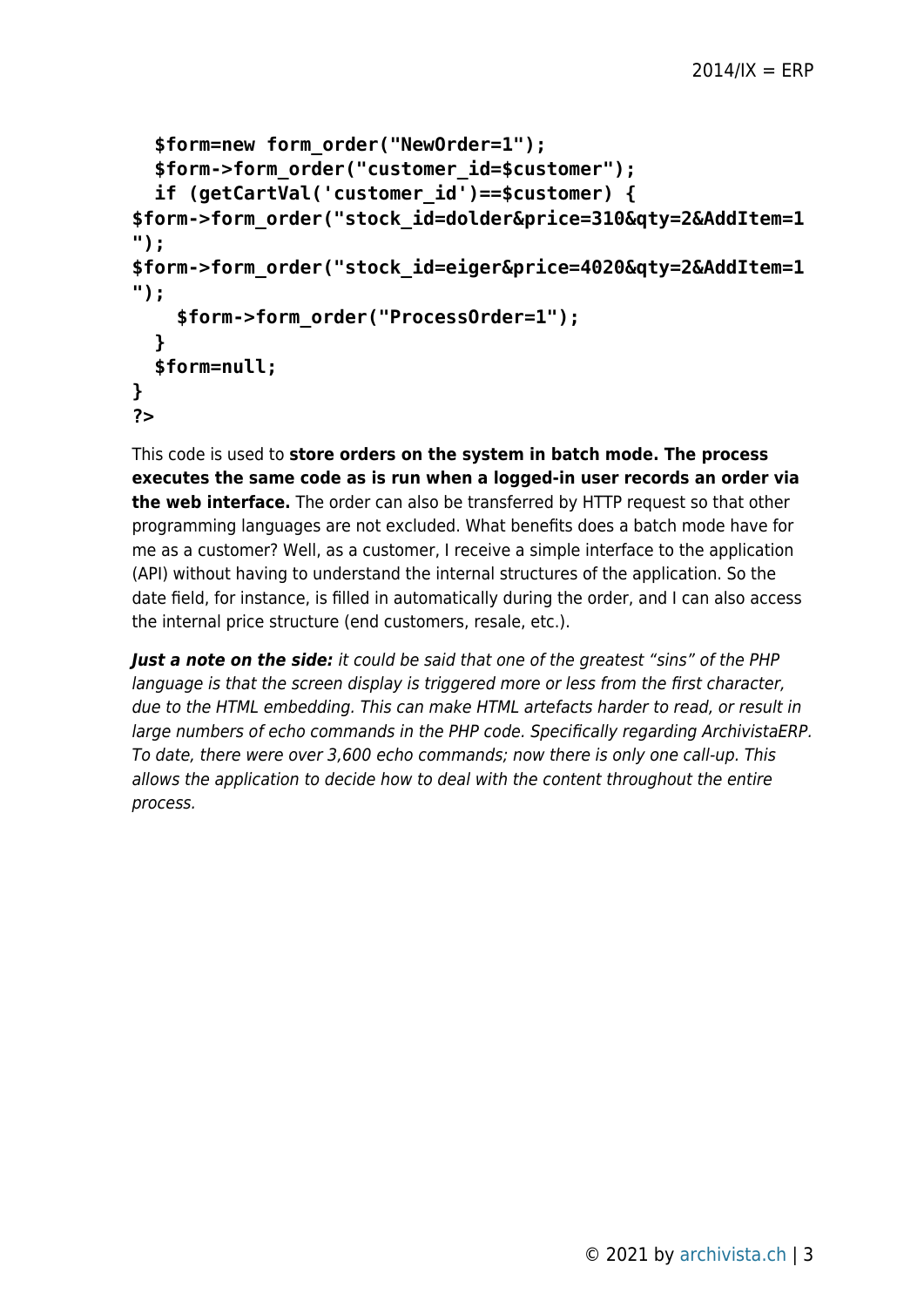| Verkauf<br>Einkauf<br>Artikel und Lager                                                    | Produktion                           | Kostenrechnung                    | Bank- und Hauptbuchhaltung |                   |                        | Einrichten                 |                                |       |                               |  |  |  |
|--------------------------------------------------------------------------------------------|--------------------------------------|-----------------------------------|----------------------------|-------------------|------------------------|----------------------------|--------------------------------|-------|-------------------------------|--|--|--|
| Archivista GmbH   localhost   Administrator<br>Beenden                                     |                                      |                                   |                            |                   |                        |                            |                                |       |                               |  |  |  |
| Neue Bestellung / Offerte erfassen                                                         |                                      |                                   |                            |                   |                        |                            |                                |       |                               |  |  |  |
|                                                                                            |                                      |                                   |                            |                   |                        |                            |                                |       |                               |  |  |  |
|                                                                                            |                                      |                                   |                            |                   |                        |                            |                                |       |                               |  |  |  |
| Archivista GmbH (485)<br>Kunde:                                                            | Preisliste                           | Endkunden<br>$\blacktriangledown$ |                            |                   |                        | 28.08.201<br>Bestelldatum: |                                |       |                               |  |  |  |
| ∣▼<br>Abteilung:                                                                           |                                      | Kundenrabatt 0%                   |                            |                   |                        | Kundennummer: 485          |                                |       |                               |  |  |  |
|                                                                                            |                                      |                                   |                            |                   |                        |                            |                                |       |                               |  |  |  |
| Artikel für Bestellung                                                                     |                                      |                                   |                            |                   |                        |                            |                                |       |                               |  |  |  |
| Artikel                                                                                    | Datum                                | Beschreibung                      |                            | Geliefert Einheit |                        | Preis                      | Rabatt %                       | Total |                               |  |  |  |
| ArchivistaBox Rigi (rigi)                                                                  | 28.08.2014                           |                                   |                            | 1,00 St.          |                        | 840,00                     |                                |       | 0,0 840,00 Bearbeiten Löschen |  |  |  |
|                                                                                            |                                      |                                   |                            |                   |                        |                            |                                |       |                               |  |  |  |
| $ $ rig                                                                                    | 28.08.2014                           |                                   |                            | $\mathbf{1}$      |                        | 840,00                     | $\mathbf{0}$                   | 0.00  | Hinzufügen (F5)               |  |  |  |
| rigi - ArchivistaBox Rigi<br>rigi-266 - Barcodes - Aktiviert                               |                                      |                                   |                            |                   |                        |                            | Total ohne Lieferkosten 840.00 |       |                               |  |  |  |
| rigi-265 - Barcodes - Nicht aktiviert                                                      |                                      |                                   |                            |                   |                        |                            |                                |       |                               |  |  |  |
| Details zur Lieferung einer Bestellung<br>rigi-282 - Mails - Druckjobs                     |                                      |                                   |                            |                   |                        |                            |                                |       |                               |  |  |  |
| rigi-264 - Scannen - Albis+Fujitsu 7160                                                    |                                      |                                   |                            |                   |                        |                            |                                |       |                               |  |  |  |
| rigi-263 - Scannen - Albis+Fujitsu iX500 rd [▼                                             |                                      |                                   | Kundenreferenz:            |                   |                        |                            |                                |       |                               |  |  |  |
| rigi-262 - Scannen - FTP/SMB                                                               |                                      |                                   |                            |                   |                        |                            |                                |       |                               |  |  |  |
| 01 <sup>2</sup><br>rigi-260 - Typ - DualCore, 4 GB Ram                                     |                                      |                                   |                            |                   |                        |                            |                                |       |                               |  |  |  |
| rigi-261 - Typ - Virtualisiert (ohne Box)<br>Pressenting Combined Transmission of the GmbH |                                      |                                   |                            |                   | Bemerkungen:           |                            |                                |       |                               |  |  |  |
|                                                                                            |                                      |                                   |                            |                   |                        |                            |                                |       |                               |  |  |  |
|                                                                                            | Zürichstrasse 80<br>8118 Pfaffhausen |                                   |                            |                   |                        |                            |                                |       |                               |  |  |  |
| Adresse:                                                                                   |                                      |                                   |                            |                   | 20.00<br>Lieferkosten: |                            |                                |       |                               |  |  |  |
|                                                                                            |                                      |                                   |                            |                   | Lieferfirma:           | Post                       |                                |       |                               |  |  |  |
|                                                                                            |                                      |                                   |                            |                   |                        |                            |                                |       |                               |  |  |  |
| Telefonnummer für Kontakt: 044 254 54 00                                                   |                                      |                                   |                            |                   |                        |                            |                                |       |                               |  |  |  |
|                                                                                            |                                      |                                   |                            |                   |                        |                            |                                |       |                               |  |  |  |
| Bestellung erstellen (F6)<br>Bestellung stornieren                                         |                                      |                                   |                            |                   |                        |                            |                                |       |                               |  |  |  |
|                                                                                            |                                      |                                   |                            |                   |                        |                            |                                |       |                               |  |  |  |

## **Ajax interface for customers, suppliers and items**

It used to be an annoying feature of older web applications that information was transferred to the user in a value1; value2;...  $\blacktriangledown$  format. Unfortunately, ArchivistaERP is no exception. This is still manageable where the scope of the customer master data does not exceed a four or five-digit address count, but with several million addresses, this would be an insurmountable problem, as  $\|\nabla\|$  all entries would be sent to the web server for each page call-up. **The integrated Ajax technology only transmits the customers, suppliers and/or items that are currently being processed, without having to reload the pages again each time.** Just enter the first letters and you can select the right customer, supplier or the requested item.

## **Function keys for fast working**

**In many cases, data can now be recorded in ArchivistaERP by means of the function keys.** To create a new order, for example, you can use the F2 key, then select the customer directly, use the tab key to get to the items, where you can use F5 to move items into the current order and, finally, you can save the order with F6. This way, an order can be created in just a few seconds.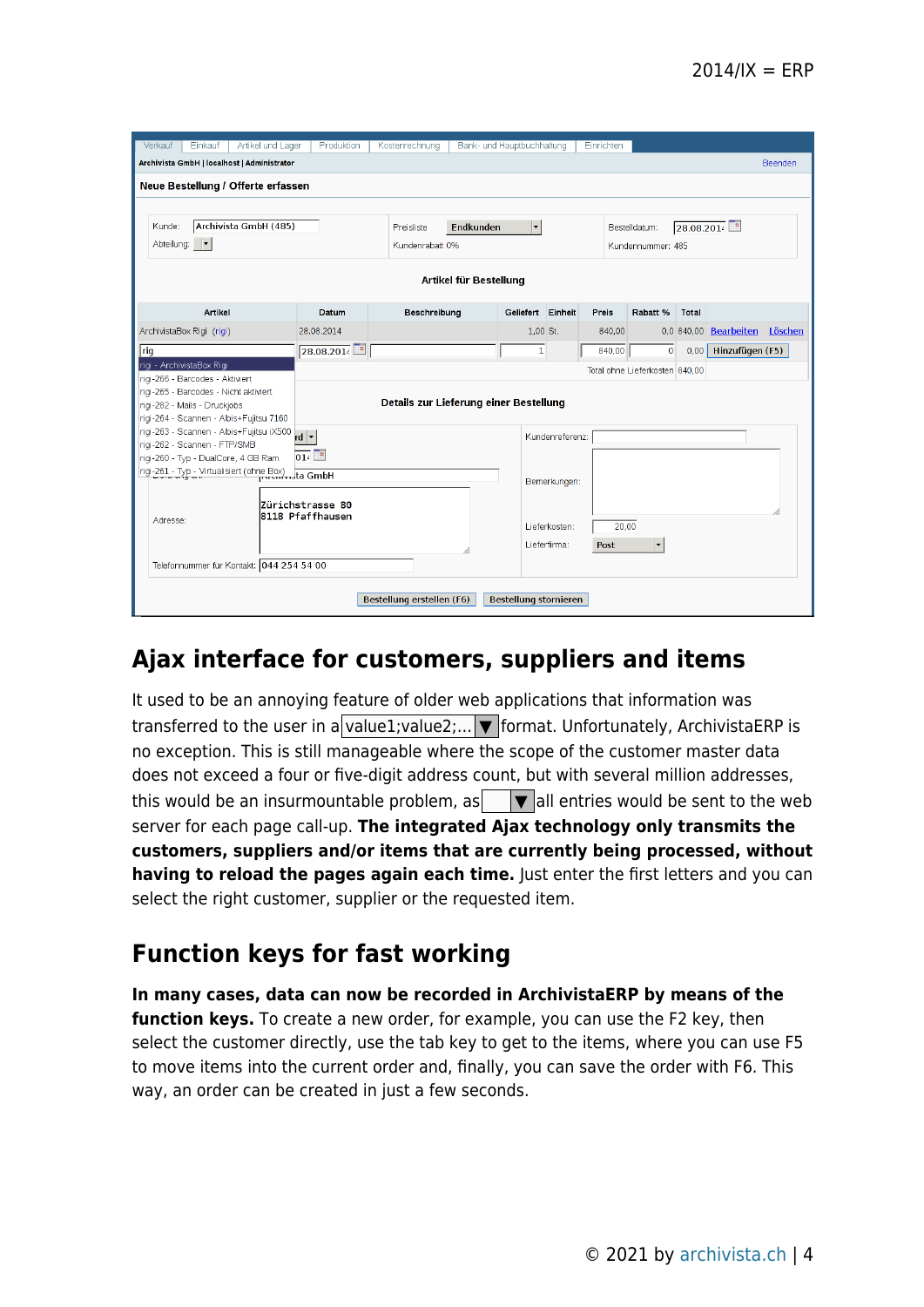## **Does an ERP solution really need 32 or 64 GByte of RAM?**

When global corporations rely on PHP, PHP really can't be slow. But let's be honest run-time speed is rarely the problem with today's programming languages and computers. Nonetheless, many applications are still slow or merely performant when extremely powerful computers are used. An ArchivistaVM customer ordered servers with 128 GByte of RAM because the new ERP solution (a product by that company with the tiles) required 64 rather than 32 GBytes of RAM. FYI: this customer's daily ordering procedure amounts to several hundred invoices.

With ArchivistaERP, we **placed great importance on making the application faster than fast.** To test this regularly, we used the **ArchivistaBox Albis III** frequently during the development stage (and we have come to quite like it). **This microcomputer has an ARM processor and 512 MBytes of RAM. On the Raspberry, we now achieve reaction speeds of under 3 seconds** (i.e. that's how long it takes to build up the interface or save a process). The **ArchivistaBox Dolder already achieves reaction times of between 1 and 2 seconds** maximum, and on **all other ArchivistaBox systems we are talking about significantly less than one second,** even for complex processes such as creating the annual balance sheet.

#### **Secondly: 10,000 orders with the ArchivistaBox Dolder**

We are currently adding test processes to ArchivistaERP. This reminded us of an old test for the ArchivistaBox Dolder. In the**last blog, we tested the scanning speed of the ArchivistaBox Dolder; this time (now with ArchivistaERP) we wanted to find out how long it would take to process around 10,000 orders.** If you look at the above code closely, you will already recognise the for-loop with its 10,000 iterations. We were curious to see what times the ArchivistaBox Dolder would score. Here are the test results:

**real 5m42.823s user 4m22.140s sys 0m23.565s**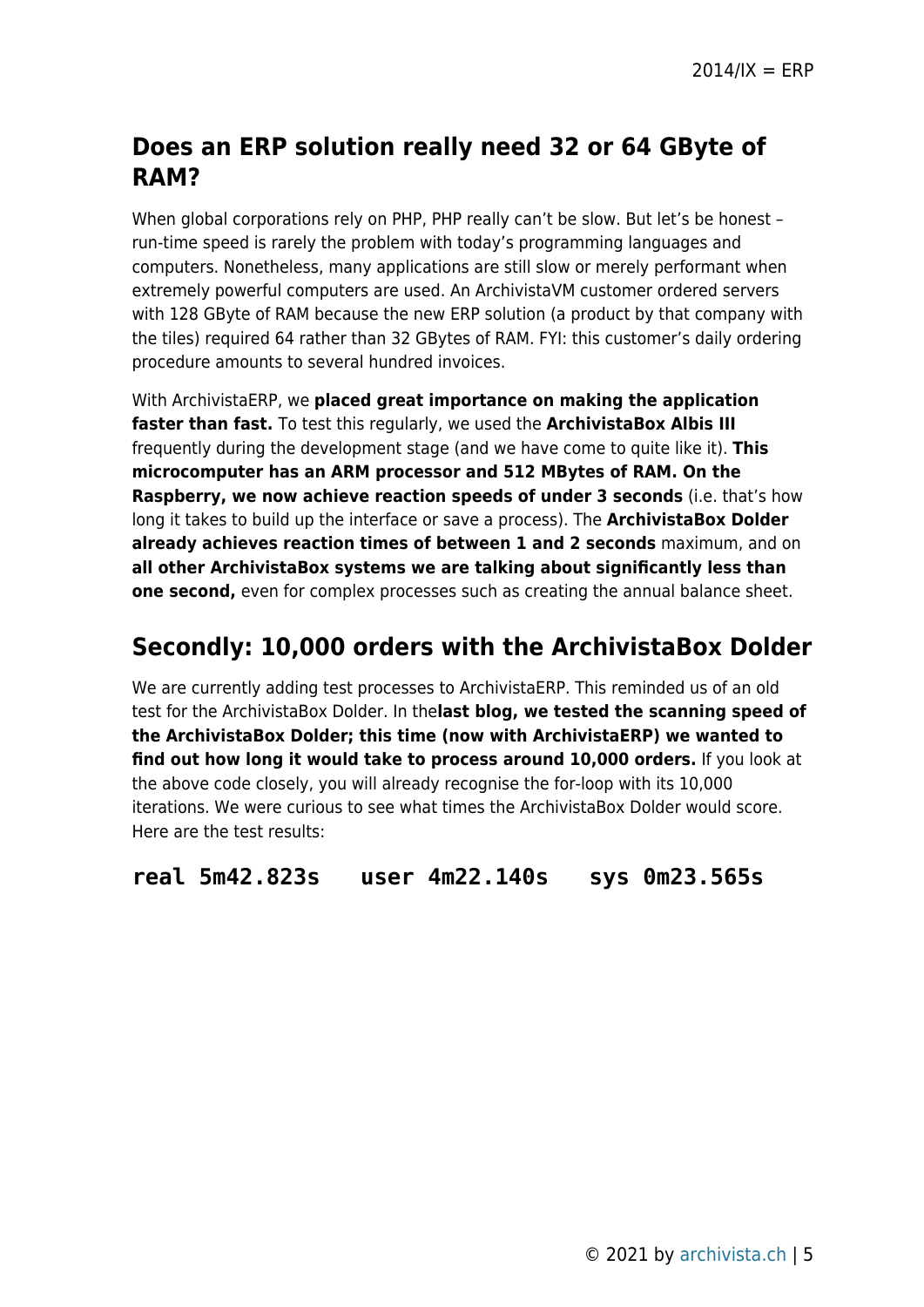| Einkauf<br>Verkauf                              | Produktion         | Bank- und Hauptbuchhaltung | Einrichten                                                                                              |                     |                    |                 |  |  |  |  |  |  |
|-------------------------------------------------|--------------------|----------------------------|---------------------------------------------------------------------------------------------------------|---------------------|--------------------|-----------------|--|--|--|--|--|--|
| Archivista GmbH   192.168.0.248   Administrator |                    |                            |                                                                                                         |                     |                    |                 |  |  |  |  |  |  |
| Suche in allen Bestellungen                     |                    |                            |                                                                                                         |                     |                    |                 |  |  |  |  |  |  |
|                                                 |                    |                            |                                                                                                         |                     |                    |                 |  |  |  |  |  |  |
| Suchen<br>#.                                    |                    |                            |                                                                                                         |                     |                    |                 |  |  |  |  |  |  |
|                                                 |                    |                            |                                                                                                         |                     |                    |                 |  |  |  |  |  |  |
| <b>Bestellung#</b>                              | Kunde              | <b>Abteilung</b>           | Kundenbest. #                                                                                           | <b>Bestelldatum</b> | <b>Benötigt am</b> |                 |  |  |  |  |  |  |
| 13343                                           | <b>Committo AG</b> | German Oppliger            |                                                                                                         | 28.08.2014          | 07.09.2014         | German Oppliger |  |  |  |  |  |  |
| 13342.                                          | Committo AG        |                            |                                                                                                         | 28.08.2014          | 07.09.2014         | German Oppliger |  |  |  |  |  |  |
| 13341.                                          | Committo AG        | German Oppliger            |                                                                                                         | 28.08.2014          | 07.09.2014         | German Oppliger |  |  |  |  |  |  |
| 13340.                                          | <b>Committo AG</b> | German Oppliger            |                                                                                                         | 28.08.2014          | 07.09.2014         | German Oppliger |  |  |  |  |  |  |
| 13339,                                          | <b>Committo AG</b> | German Oppliger            |                                                                                                         | 28.08.2014          | 07.09.2014         | German Oppliger |  |  |  |  |  |  |
| 13338.                                          | Committo AG        | German Oppliger            |                                                                                                         | 28.08.2014          | 07.09.2014         | German Oppliger |  |  |  |  |  |  |
| 13337.                                          | <b>Committo AG</b> | German Oppliger            | 28.08.2014                                                                                              |                     | 07.09.2014         | German Oppliger |  |  |  |  |  |  |
| 13336,                                          | <b>Committo AG</b> | German Oppliger            |                                                                                                         | 28.08.2014          | 07.09.2014         | German Oppliger |  |  |  |  |  |  |
| 13335                                           | Committo AG        | German Oppliger            |                                                                                                         | 28.08.2014          | 07.09.2014         | German Oppliger |  |  |  |  |  |  |
| 13334                                           | <b>Committo AG</b> | German Oppliger            |                                                                                                         | 28.08.2014          | 07.09.2014         | German Oppliger |  |  |  |  |  |  |
| 13333.                                          | <b>Committo AG</b> | German Oppliger            |                                                                                                         | 28.08.2014          | 07.09.2014         | German Oppliger |  |  |  |  |  |  |
| 13332                                           | Committo AG        | German Oppliger            |                                                                                                         | 28.08.2014          | 07.09.2014         | German Oppliger |  |  |  |  |  |  |
|                                                 |                    | Artikel und Lager          | Kostenrechnung<br>von: 01.01.2014   bis: 29.08.2014   Standort: Alle Standorte   v  <br>German Oppliger |                     |                    |                 |  |  |  |  |  |  |

**Effectively, the job required less than 5 minutes and 43 seconds;** the ArchivistaBox Dolder thus achieves a factor of ten for processing orders as compared to scanning. Leaving aside the fact that 10,000 scans is really not bad, it should be noted that scanning involves more data by a factor of 100 or 1,000 – which also explains why scanning takes approx. 10 times longer. If we extrapolate the 5 minutes 43 seconds to 24 hours, the **ArchivistaBox Dolder can process a whopping 2.5 million orders per day** – not bad for a box with software and hardware coming in at CHF 360, or EUR 300.

A final comment: the ArchivistaBox Dolder contains 2 GBytes of RAM, 1.5 GBytes of which are used for the operating system located in RAM (which is not entirely insignificant here), so "only" 512 MBytes of RAM are available to the operating system. So much for 64 GBytes for several hundred invoices per day!

## **Prospects, availability and price from [CHF 360 \(incl.](http://shop.archivista.ch/oscommunity/catalog/advanced_search_result.php?keywords=dolder&sort=2a&language=en) [hardware\)](http://shop.archivista.ch/oscommunity/catalog/advanced_search_result.php?keywords=dolder&sort=2a&language=en)**

ArchivistaERP has now reached a state where we feel we can recommend it unreservedly. In short, we enjoy it more and more each day and are happy to pass on this enjoyment. Of course, ERP projects cannot be handled without a certain amount of complexity and sufficient implementation work, but **only ArchivistaERP offers everything that ArchivistaDMS has been offering for ten years – a ready-touse solution** that can be supplied completely pre-configured. And all this at a price of CHF 360, or EUR 300. (ArchivistaBox Dolder). Taking into consideration the set-up-costs and first monthly rate, you'll be hard put to even find an SaaS (Software-as-a-Service) offer for this price anywhere. And with an SaaS solution, you completely hand over data sovereignty to the internet. It doesn't have to be that way.

Thanks to the ArchivistaBox, **ArchivistaERP is available as a system to work with from the first project hour. The standard scope (sale, purchase, warehouse,**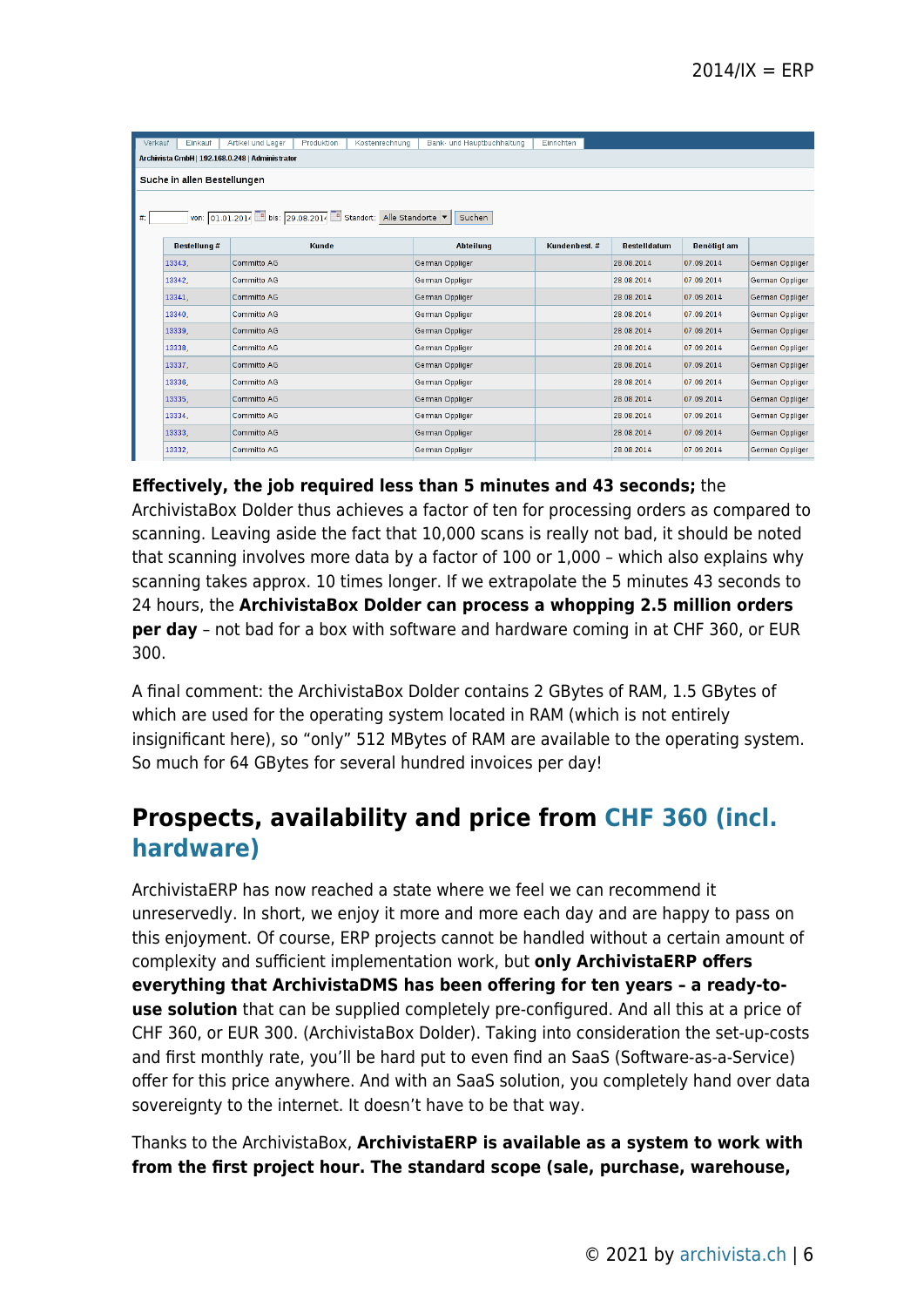**production and accounting) is instantly available for work.** Thanks to the modular design with classes, ArchivistaERP can be adapted and/or enhanced to meet all conceivable requirements. You alone decide where, when and how ArchivistaERP is to be used. The **fact that you also receive ArchivistaDMS is merely an aside** here, as this is a matter of course for us.

And if you are now wondering how this can be possible at such a price, we kindly invite you to come and let yourself be convinced. Just a quick reminder: the **ArchivistaBox (DMS) has been available since 2005; ArchivistaVM has been around since 2009 – adding ArchivistaERP simply does not incur any additional work or costs, plain and simple.** Rather, thanks to ArchivistaERP, we are able to keep our processes significantly leaner than was or would be the case with other solutions. Forget about server rooms, data centres and clouds — a 600 gram fanless box with a few watts is enough to run your business.

**As of now, ArchivistaERP 2014/IX is supplied with all our ArchivistaDMS boxes.** In the near future, ArchivistaERP will also be released free of charge on the **ArchivistaCloud.** The further development of ArchivistaERP is currently progressing rapidly. Many things are just waiting to be realised. The best ideas for ArchivistaDMS and ArchivistaVM came from our customers, and the same will be true for ArchivistaERP. You let us know what your requirements are, and we handle the technical implementation. **We speak your language. When it comes to development, outsourcing is an alien concept to us. As an SME, we have now been at your service for more than 15 years** — and at your service alone!

## **What benefits does this have for me as an ArchivistaVM customer?**

Above all: with ArchivistaERP, you no longer need to worry about whether the next release of the ERP software requires new servers and new software again. This may be bad for the sales figures of our ArchivistaVM servers, but it is nonetheless good for us: it allows us to use our existing ArchivistaVM servers for other projects and for a much longer time.

## **What benefits result for me as a DMS customer?**

As an **ArchivistaDMS customer, you benefit doubly. Firstly, you can use ArchivistaERP free of charge** and, secondly, you benefit from the fact that any partial processes not mapped (perfectly) by the in-house ERP solution can be handled easily with ArchivistaERP. Furthermore, the development of ArchivistaDMS is optimally enriched by ArchivistaERP; examples for this include the adaptation efforts for Internet Explorer, which were integrated directly into ArchivistaDMS in the course of the ArchivistaERP development.

In addition, **fully-automated test runs for ArchivistaDMS customers will be**